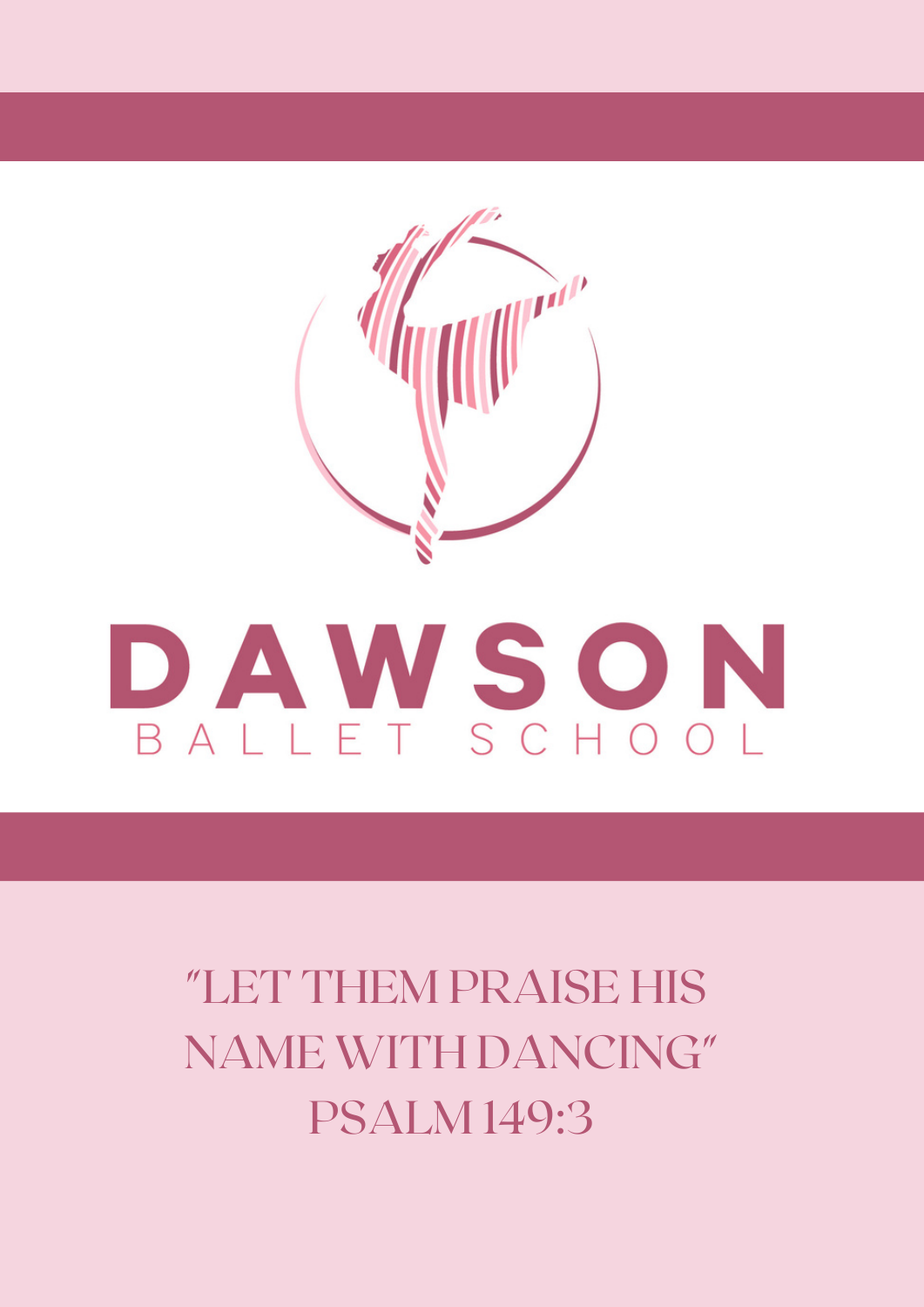#### Pre Ballet and Creative Movement

**3A:** Mondays 10:00-10:45, 3 year olds **3B**: Mondays 1:30-2:15, 3 year olds **3C**: Thursdays 9:30-10:15, 3 year olds

**4A**: Mondays 11:00-11:45, 4 year olds **4B**: Mondays 1:30-2:15, 4 year olds **4C**: Thursdays 10:25-11:10, 4 year olds **4D**: Thursdays 5:00-5:45, 4 year olds

**4/5A:** Wednesdays 1:30-2:15, 4 and 5 years olds

#### Beginning Ballet Division Classes

**5A**: Mondays 5:00-5:55, 5 year olds **5B**: Wednesdays 3:40-4:35, 5 year olds **5C:** Thursdays 4:00-4:55, 5 year olds

**G1A:** Tuesdays 4:00-4:55, 1st graders **G1B**: Thursdays 5:00-5:55 1st graders

**G2A:** Mondays 4:00-4:55, 2nd graders

#### Intermediate and Advanced Division Classes

**Ballet 2:** Tuesdays 5:00-5:55, 3rd-5th graders **Ballet 3:** Mondays and Thursdays 6:00-7:15 (6th grade and up) **Ballet 4:** Tuesdays and Thursdays 6:00-7:15, Mondays 6:00-7:15 optional add-on (9th grade and up)

#### Add On Classes and Opportunities

**Ballet 4, 3rd Class**: Mondays 6:00-7:15 **Pre-Pointe:** Thursdays 7:15-8:00, by approval from Director **Pointe:** Thursdays 7:15-8:00, by invitation

#### **Dawson Dance Ministry Ensemble:** Mondays 7:15-8:00

The ensemble is open to students enrolled in Ballet 3 or 4. The ensemble will learn and rehearse choreography weekly and have several performance and outreach opportunities throughout the year. Our desire is for our students to learn to use their gifts and talents for the glory of the Lord and to also have additional performance opportunities during the year.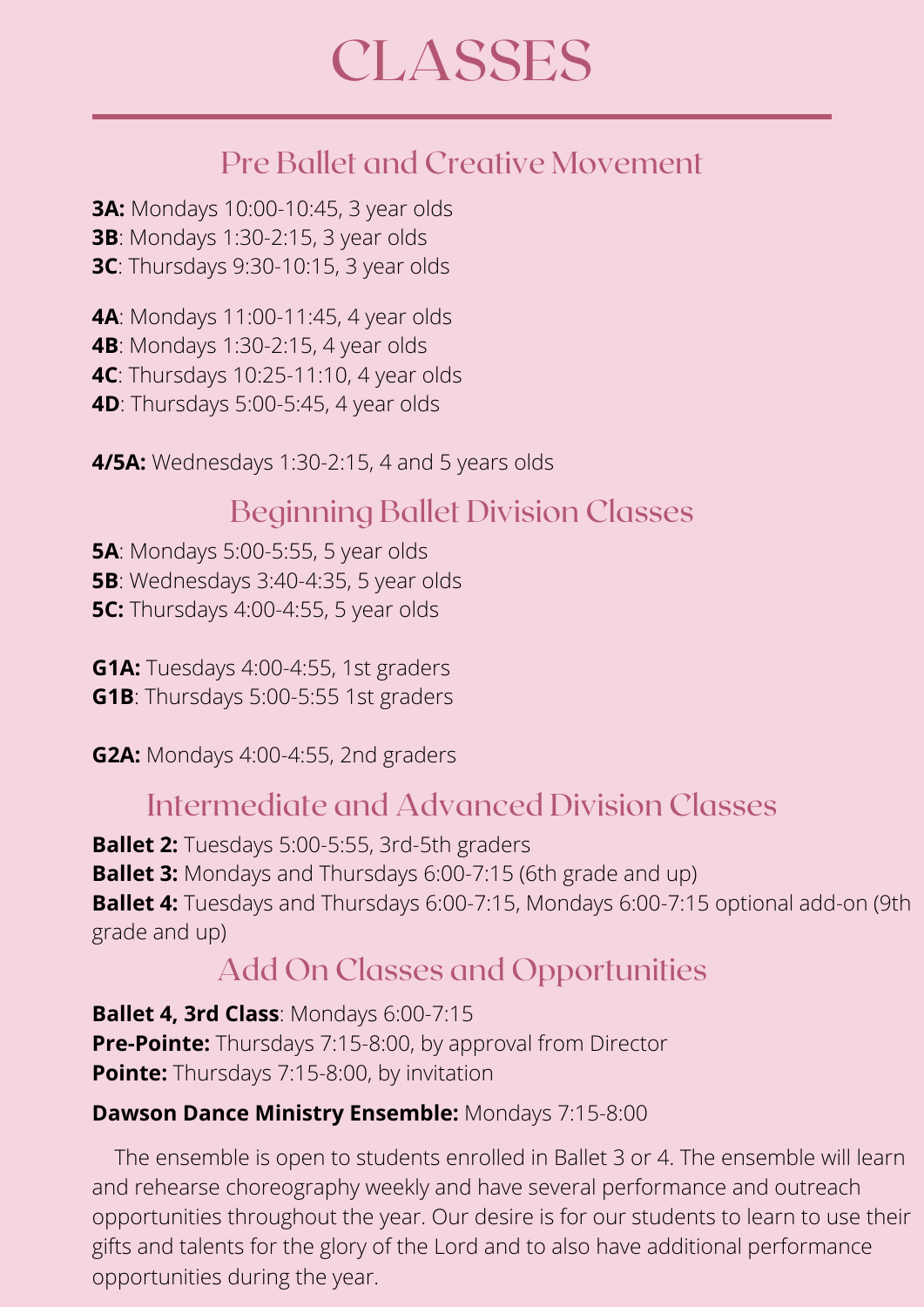## DRESSCODE:

- 3-5 yr olds- pink leotard\*, pink footed tights, and pink ballet shoes
- 1st grade-light blue leotard\*, pink footed tights, and pink ballet shoes

• 2nd grade and above- black leotard\*, pink footed tights, and pink ballet shoes

*\*leotards should have no decorations or attached skirts; any sleeve length is fine, but no camisoles, please.*

## ADDITIONALINFORMATION:

Enrollment is for the entire school year, unless you notify us in writing of withdrawal by Dec. 1, otherwise you will be responsible for tuition and costume fee.

- 3 year olds must be potty trained to participate
- Students should be of age or grade by September 1, 2022.
- To make a class, there needs to be a minimum of 6 students enrolled.
- Tuition scholarships are available. Contact slong@dawsonchurch.org to apply.

#### FEES:

**Non-refundable registration fee: \$35 per student** 

**Costume/Performance Fee, due Dec. 1: \$80 per student**

**Tuitionper semester (dueAug. 30 and Dec. 1)**

| 45 minute ballet class\$165 per semester                                        |  |
|---------------------------------------------------------------------------------|--|
| 55 minute ballet class\$175 per semester                                        |  |
| Two 75 minute ballet classes per week\$325 per semester                         |  |
|                                                                                 |  |
| (*includes Prepointe, Pointe, Dawson Dance Ensemble, Ballet 4 3rd day per week) |  |